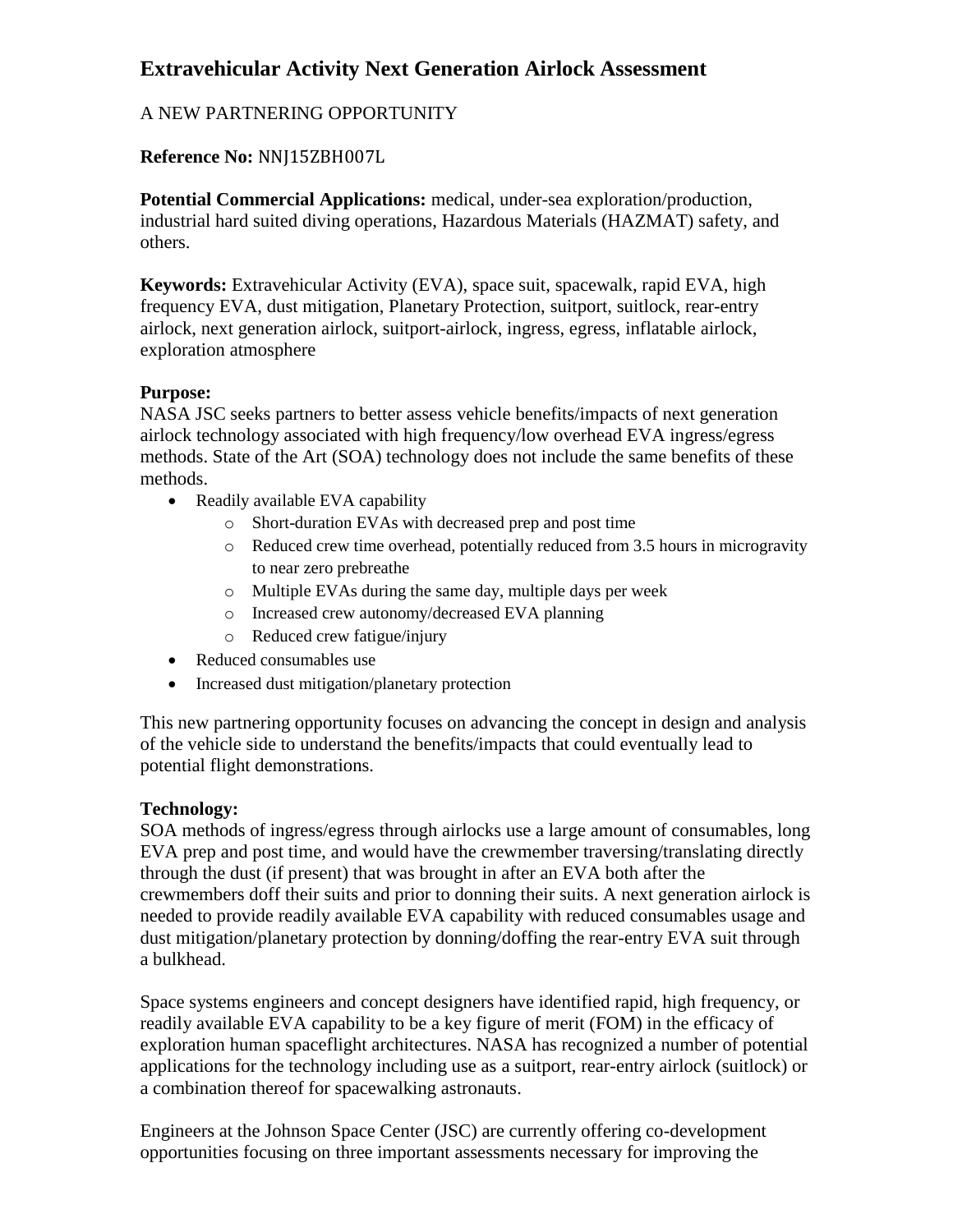vehicle understanding of a next generation airlock. Impacts to the vehicle need to be understood further, this should include:

- 1. Trades/methods for integrating structure vs. add-on module, vehicle diameter, hatch placement, inflatable portions, etc.
- 2. Benefits and impacts to the vehicle including analysis of key FOMs (i.e. mass, volume, consumables, dust mitigation) for a next generation airlock.
- 3. Analysis of a materials and avionics list that need to be tested/certified to be at an exploration atmosphere of 8.2 psi/34% O2 (flammability constraints).

#### **R&D Status:**

NASA is currently studying next generation airlock system descriptions, interfaces, and design considerations for on-orbit and planetary surface ingress/egress methods. A white paper to address background, concept descriptions, past trades performed, and a list of trades for future exploration EVA ingress/egress methods is available. These include possible uses of a suitport, which is in an early prototype phase, rear-entry airlock, or suitport-airlock and has conceptual proposals for utilizing structures in cis-lunar and planetary crewed exploration spacecraft. Limited concepts have been developed and prototype testing has been executed with lessons learned tied to this activity.

#### **Intellectual Property (IP):**

Patents awarded:

• Suitport extra-vehicular access facility- [US 4842224 A](http://www.google.com/url?sa=t&rct=j&q=&esrc=s&source=web&cd=2&ved=0CEIQFjAB&url=http%3A%2F%2Fpatentimages.storage.googleapis.com%2Fpdfs%2FUS6231010.pdf&ei=sG6fUvWCEcmC2AXIv4CoAQ&usg=AFQjCNHQPfYby_8yUC11zJeaAJ3NtDQMjw&bvm=bv.57155469,d.b2I&cad=rja)

Detailed information for the above mentioned technology furnished upon request.

This project may produce new IP that could be jointly owned by NASA and the partner.

#### **Contact Information:**

Please submit the attached Statement of Interest to:

Name: Jesse Buffington Title: Lead, Exploration EVA Architecture Phone: 281-483-7110 Email: [Jesse.a.buffington@nasa.gov](mailto:Jesse.a.buffington@nasa.gov)

To view all Co-Development and Partnering Opportunities with the NASA Johnson Space Center please visit our [website.](http://www.nasa.gov/centers/johnson/partnerships/codevelopment.html)